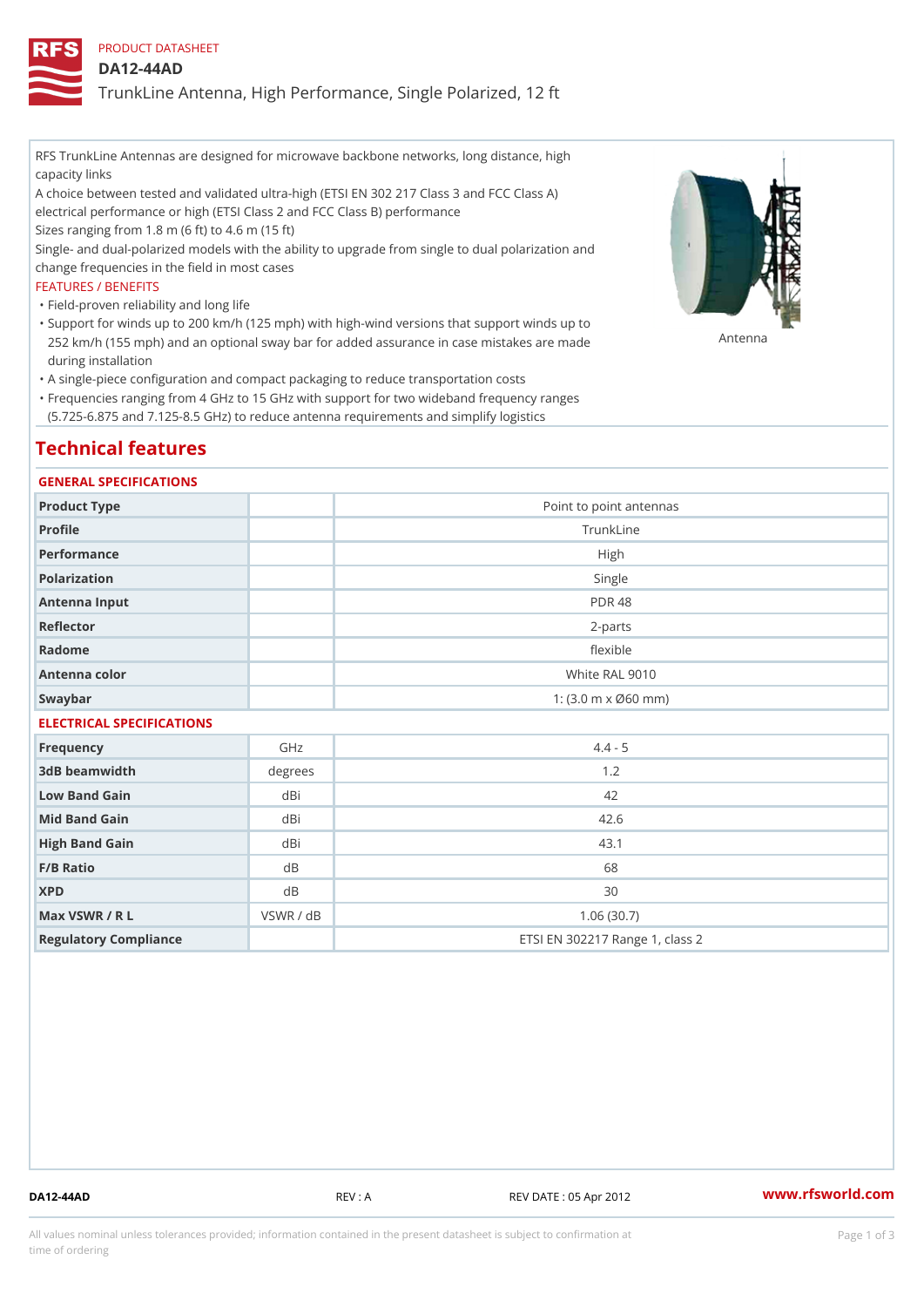# PRODUCT DATASHEET

## DA12-44AD

TrunkLine Antenna, High Performance, Single Polarized, 12 ft

| MECHANICAL SPECIFICATIONS                                         |              |                                                                           |  |  |
|-------------------------------------------------------------------|--------------|---------------------------------------------------------------------------|--|--|
| Diameter                                                          | ft $(m)$     | 12(3.7)                                                                   |  |  |
| Elevation Adjustment                                              | degree       | ± 5                                                                       |  |  |
| Azimuth Adjustment                                                | degrees      | ± 5                                                                       |  |  |
| Polarization Adjustment                                           | degrees      | ± 5                                                                       |  |  |
| Mounting Pipe Diameter<br>minimum                                 | $mm$ (in)    | 114(4.5)                                                                  |  |  |
| Mounting Pipe Diameter<br>maximum                                 | $mm$ (in)    | 114(4.5)                                                                  |  |  |
| Approximate Weight                                                | kg (lb)      | 420 (924)                                                                 |  |  |
| Survival Windspeed                                                | $km/h$ (mph) | 200 (125)                                                                 |  |  |
| Operational Windspeed                                             | $km/h$ (mph) | 190 (118)                                                                 |  |  |
| <b>STRUCTURE</b>                                                  |              |                                                                           |  |  |
| Radome Material                                                   |              | PVC coated fabric                                                         |  |  |
| FURTHER ACCESSORIES                                               |              |                                                                           |  |  |
| optional Swaybar                                                  |              | 1: SMA-SK-60-3000A (3.0 m x Ø60 mm)                                       |  |  |
| Further Accessories                                               |              | SMA-WK-12 : Wind Kit<br>SMA-SKO-UNIVERSAL-L : Universal sway bar fixation |  |  |
| <b>MOUNTOUTLINE</b>                                               |              |                                                                           |  |  |
| m m<br>Dimension_A<br>(in)                                        |              | 3800 (150)                                                                |  |  |
| m m<br>$Dimension_B$<br>(in)                                      |              | 1880()                                                                    |  |  |
| m m<br>Dimension_C<br>(in)                                        |              | 670 (26.5)                                                                |  |  |
| $Dim_D -$<br>m <sub>m</sub><br>$114$ m m $(4.5$ ir $)$ $R$ im $e$ |              | 190(7.5)                                                                  |  |  |

Dimension\_F m<sub>m</sub> (in) 1580 (62.5)

m<sub>m</sub> (in)

Dimension\_E

370 (14.57)

DA12-44AD REV : A REV DATE : 05 Apr 2012 [www.](https://www.rfsworld.com)rfsworld.com